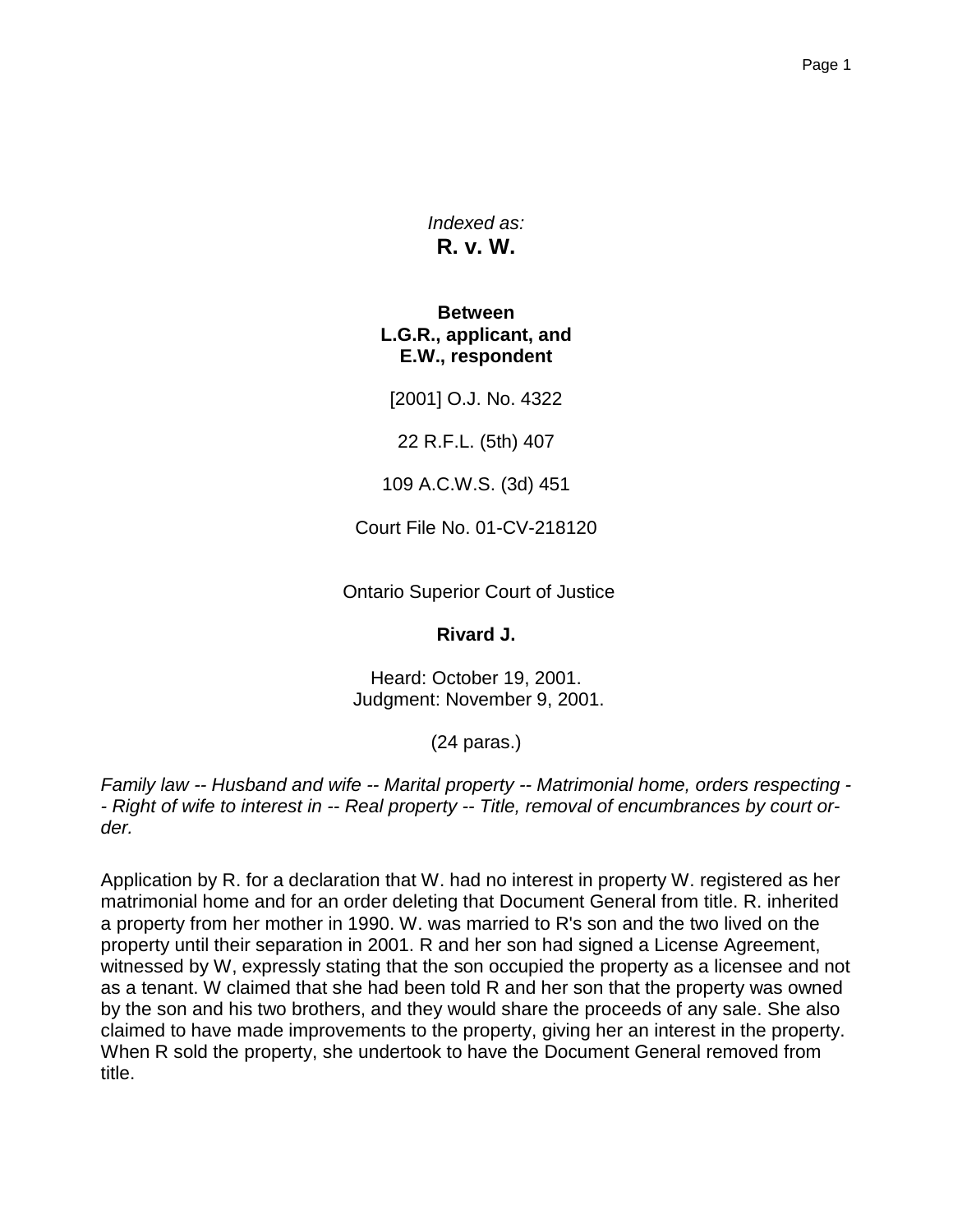HELD: Application allowed in part. The License Agreement entered into between R and her son may have been a lease agreement disguised as a license agreement for the purpose of defeating W's claim to an interest in the property. If W's evidence was accepted, the husband was a beneficial owner of the property and had an interest in the proceeds of the sale. It could not be said that W had no interest in the property and that it was not a matrimonial home. A trial was required to determine the issues. The Document General was to be deleted upon payment into court by R of her son's one-third share of the proceeds of the sale of the property.

## **Statutes, Regulations and Rules Cited:**

Family Law Act, ss. 18(1), 20.

## **Counsel:**

Lawrence S. Crackower, for the applicant. Steven D. Benmor, for the respondent.

**1 RIVARD J.** (endorsement):-- The Applicant L.G.R.applies for a declaration that the Respondent E.W. has no interest in property municipally situate at 450 G.A. in Toronto.

**2** The Applicant also asks for an order declaring that the Document General registered by E.W. to designate 450 G.A. in Toronto "as a matrimonial home" is no longer an encumbrance against the said property, and requiring the Registrar of the Registry Office to delete the Document General from title.

**3** The Applicant is the mother-in-law of the Respondent. The Respondent married the Applicant's son, A.S.R, on (DOB). The Respondent and A.S.R. separated on or about January 1, 2001.

**4** In 1990, the Applicant inherited from her mother's estate the property at 450 G.A.

**5** In March of 1997, the Applicant's son, A.S.R., and the Respondent E.W. moved into the house at 450 G.A., where they lived together continuously until their separation.

**6** By "License Agreement" dated April 1, 1997, the Applicant and her son A.S.R. entered into a written agreement which provided that the Applicant permitted her son to occupy 450 G.A. as a licensee only and not as a tenant. As "licensee", the son agreed to pay all utility accounts for hydro, water, heating, air conditioning, cable t.v. and telephone. He was also to be responsible for all maintenance and repairs to the property "during the term of his occupancy", save for damage by fire, lightning and tempest.

**7** This "license agreement" was to continue "from month to month" and could only be terminated by either party after giving at least 60 days written notice.

**8** This "Licensing Agreement" was signed by the Applicant and by her son. Their signatures to the agreement were witnessed by the Respondent who signed the Agreement as witness.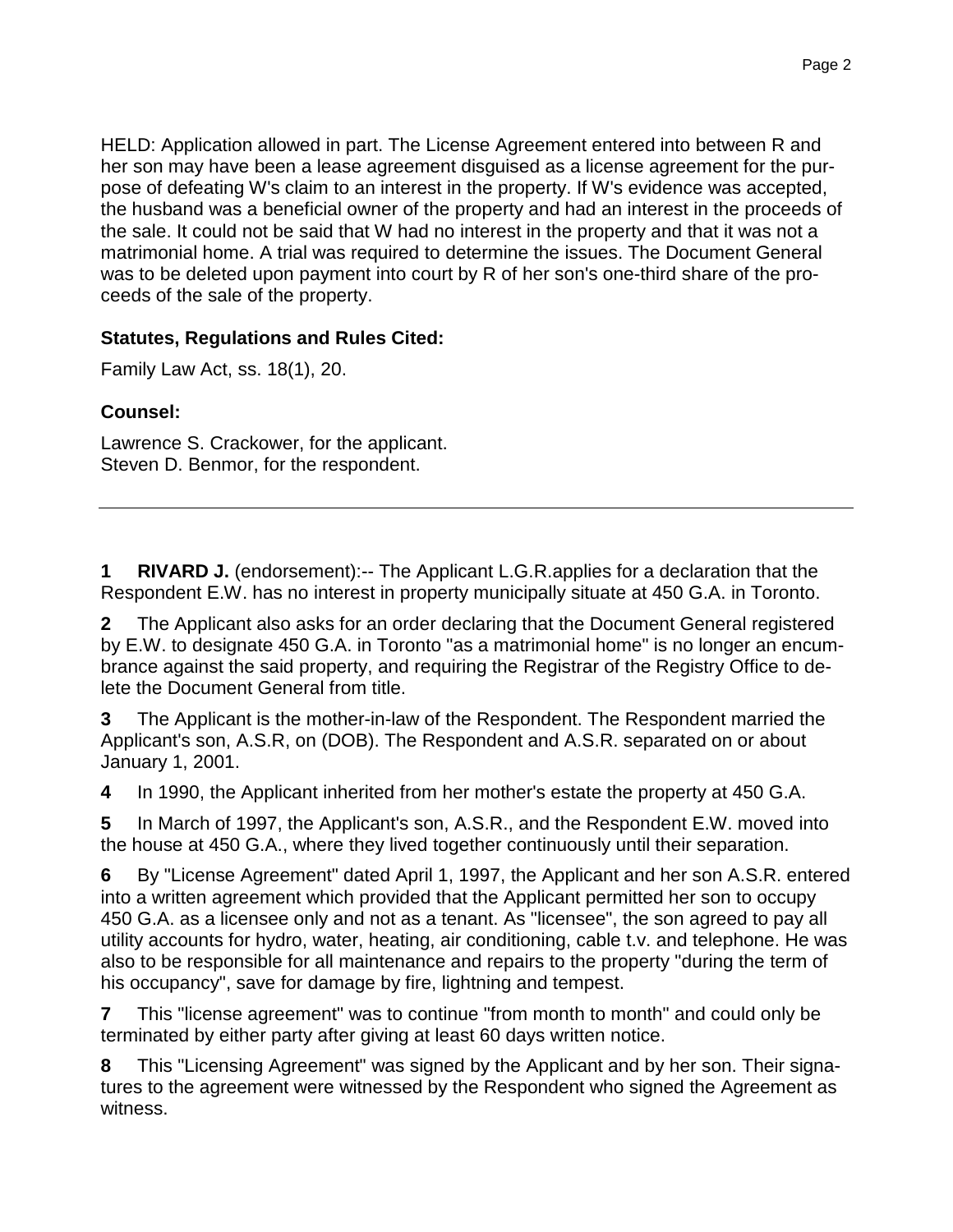**9** It is the Respondent's position that from the beginning of her relationship with A.S.R., both the Applicant and her son told the Respondent that 450 G.A. was owned by A.S.R. and his two siblings, each as to a one-third interest. The Respondent further alleges she was told by the Applicant and her son that if the Respondent and her husband ever wished to sell the property, the proceeds would have to be divided with her husband's two siblings.

**10** The Respondent also alleges she made significant financial contributions to the upkeep, improvement and preservation of 450 G.A.. As a result, she claims an interest in the property and she has asserted such a claim against her husband in a Petition for Divorce issued on August 13, 2001.

**11** Subsequent to her separation from her husband, the Respondent caused a Document General to be registered against the property municipally known as 450 G.A., to designate this property "as a matrimonial home" pursuant to section 20 of the Family Law Act, R.S.O. 1990, c. F-3, as amended.

**12** On August 15, 2001, the Applicant sold 450 G.A. to a third party. On closing, the solicitor for the purchaser demanded and received an Undertaking from the Applicant requiring her to take steps to delete this Document General from title.

**13** Under section 20 of the Family Law Act, "One or both spouses may designate property owned by one or both of them as a matrimonial home ...".

**14** The Respondent alleges that her husband was a beneficial owner of 450 G.A., which property they occupied as their matrimonial home. In the event he was in fact a beneficial owner of the property, the Respondent was entitled to designate the property as a matrimonial home. Section 18(1) of the Family Law Act defines "matrimonial home" as "every property in which a person has an interest and that is or, if the spouses have separated, was at the time of separation ordinarily occupied by the person and his or her spouse as their family residence is their matrimonial home."

**15** My concern here is whether 450 G.A., on the facts of this case, was a "matrimonial home".

**16** The Applicant and her son had signed a License Agreement, witnessed by the Respondent, expressly stating that the son occupied the property as a licensee and not as a tenant.

**17** A license does not generally create an interest in land. Black's Law Dictionary, Abridged 6th Edition 1991, defines a License as "A personal privilege to do some particular act or series of acts without possessing any estate or interest therein, and is ordinarily revocable at the will of the licensor and is not assignable".

**18** Does the "License Agreement" in this case take the property outside the definition in section 18(1) of the Family Law Act?

**19** In Counsel Trust Co. v. Witkinderen Investments Inc. [1985] O.J. No. 1585, Master Duncan, in interpreting section 39(1) of the Family Law Reform Act, which contained wording similar to that contained in section 18(1) of the Family Law Act, said that a license could constitute an interest in land.